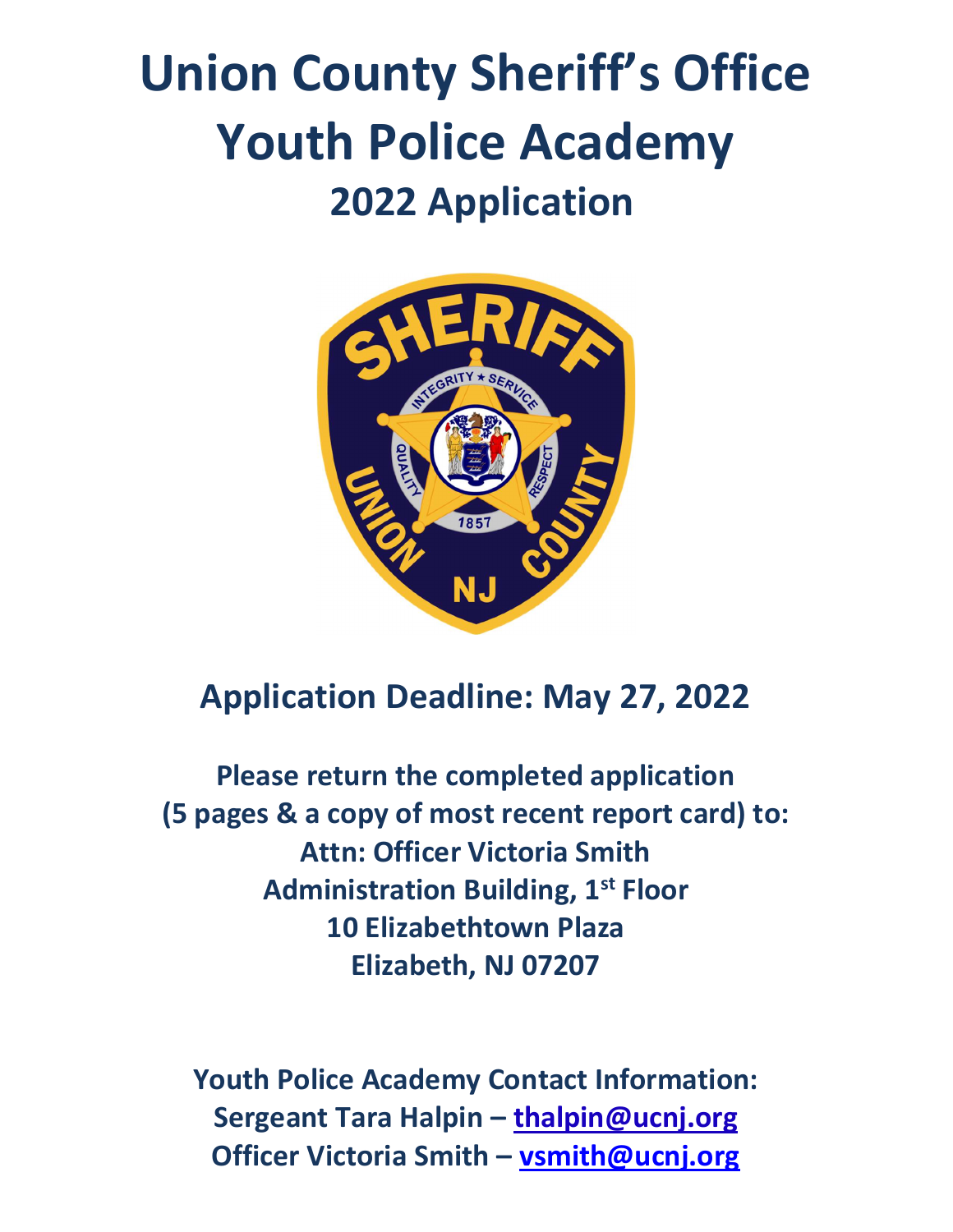



### (All Sections Must Be Filled Out Completely)

| <b>Recruit Section</b>                                                                                                                                                                                                         |    |               | Date:         |
|--------------------------------------------------------------------------------------------------------------------------------------------------------------------------------------------------------------------------------|----|---------------|---------------|
| Last Name: 1000 million and 1000 million and 1000 million and 1000 million and 1000 million and 1000 million and 1000 million and 1000 million and 1000 million and 1000 million and 1000 million and 1000 million and 1000 mi |    |               |               |
| Current Address: $\frac{4}{x}$ Street City                                                                                                                                                                                     |    |               |               |
|                                                                                                                                                                                                                                |    |               |               |
| <b>Parent/Guardian Section</b>                                                                                                                                                                                                 |    |               |               |
|                                                                                                                                                                                                                                |    |               |               |
|                                                                                                                                                                                                                                |    |               |               |
|                                                                                                                                                                                                                                |    |               |               |
| <b>School Section</b>                                                                                                                                                                                                          |    |               |               |
|                                                                                                                                                                                                                                |    |               |               |
| School Address: New York Contract to the Contract of the Contract of the Contract of the Contract of the Contract of the Contract of the Contract of the Contract of the Contract of the Contract of the Contract of the Contr |    |               |               |
|                                                                                                                                                                                                                                |    |               |               |
| <u><b>Uniform Sizes</b></u>                                                                                                                                                                                                    |    |               |               |
| (Be very specific in sizes – ex: Size Medium, $ X $ youth)                                                                                                                                                                     |    |               |               |
| $T\text{-shirt Size } (XS-3XL):$                                                                                                                                                                                               |    | $\Gamma$ outh | <b>Adult</b>  |
| Gym Short Size $(XS - 3XL)$ :                                                                                                                                                                                                  |    | ∤oµth         | Adult         |
| Has the applicant ever been arrested for OR charged with Juvenile Delinquency?<br>If yes, please explain:                                                                                                                      |    |               | $Yes \Box No$ |
| Has the applicant ever received a summons, been charged with, or been arrested for a violation of Disorderly Persons<br>Act, or any City ordinance?<br>Yes<br>If yes, please explain:                                          | No |               |               |
|                                                                                                                                                                                                                                |    |               |               |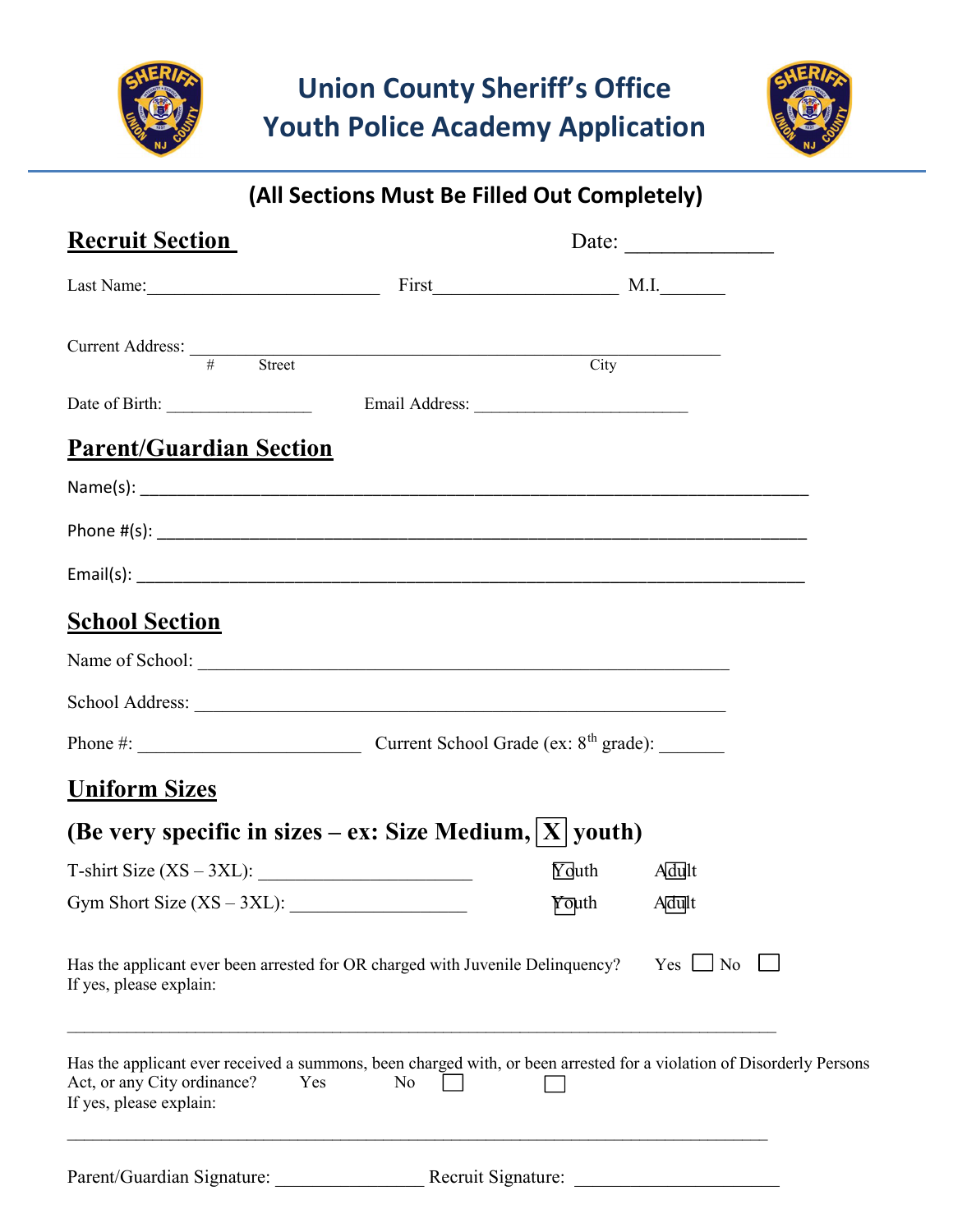



Instructions: The applicant (the youth academy recruit) must answer the following two questions in a paragraph format. The answers must be on this sheet of paper. It can be typed or handwritten.

Question #1: What kind of experience do you hope to gain from this program?

Question #2: What traits do you possess that will benefit this program?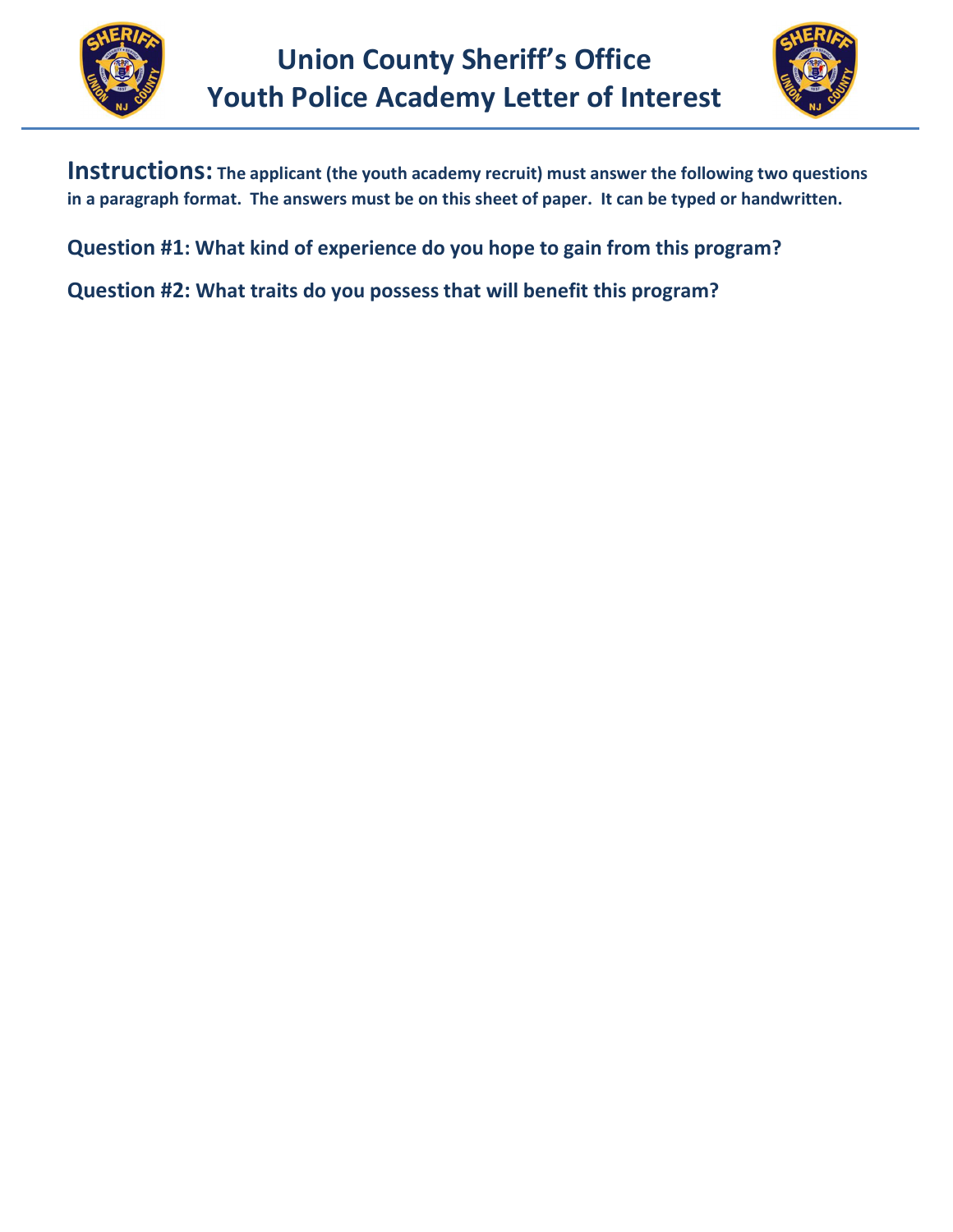

## Union County Sheriff's Office

Youth Police Academy



Certification & Release of Information/Photographs  $\ddot{\phantom{0}}$ 

I certify that all statements made on the attached application are true to the best of my knowledge and are made in good faith. I understand that I may not be considered for the Youth Academy if it is found that the information on this application is false. I can supply information that will prove entries on this application are true. I understand that a strict code of conduct will be adhered to while attending the Union County Sheriff's Youth Academy.

I hereby authorize any representative of the Union County Sheriff's Office bearing this release to obtain information pertaining to my personal background including, but not limited to, academy and athletic achievement, attendance, driver's history files, and any other records that may be requested by such employee.

This release is executed with the full knowledge and understanding that the information is for the official and confidential use of the Union County Sheriff's Office.

The undersigned gives permission to the County of Union for the use and display of their child's photograph in publications, displays, web sites or advertisements.

The undersigned releases and forever discharges any and all claims and demands arising out of or in connection with the use of said photographs and images.

#### PERMISSION GRANTED BY: (PARENT/GUARDIAN)

\_\_\_\_\_\_\_\_\_\_\_\_\_\_\_\_\_\_\_\_\_\_\_\_\_\_\_\_\_\_\_ \_\_\_\_\_\_\_\_\_\_\_\_\_\_\_\_\_\_\_\_\_\_\_\_\_\_\_\_\_\_\_

PRINT PARENT/GUARDIAN NAME SIGN PARENT/GUARDIAN NAME

\_\_\_\_\_\_\_\_\_\_\_\_\_\_\_\_\_\_\_\_\_\_\_\_\_\_\_\_\_\_\_ \_\_\_\_\_\_\_\_\_\_\_\_\_\_\_\_\_\_\_\_\_\_\_\_\_\_\_\_\_\_

PARTICIPANT NAME PARTICIPANT SIGNATURE

DATE: \_\_\_\_\_\_\_\_\_\_\_\_\_\_\_\_\_\_\_\_\_\_\_\_\_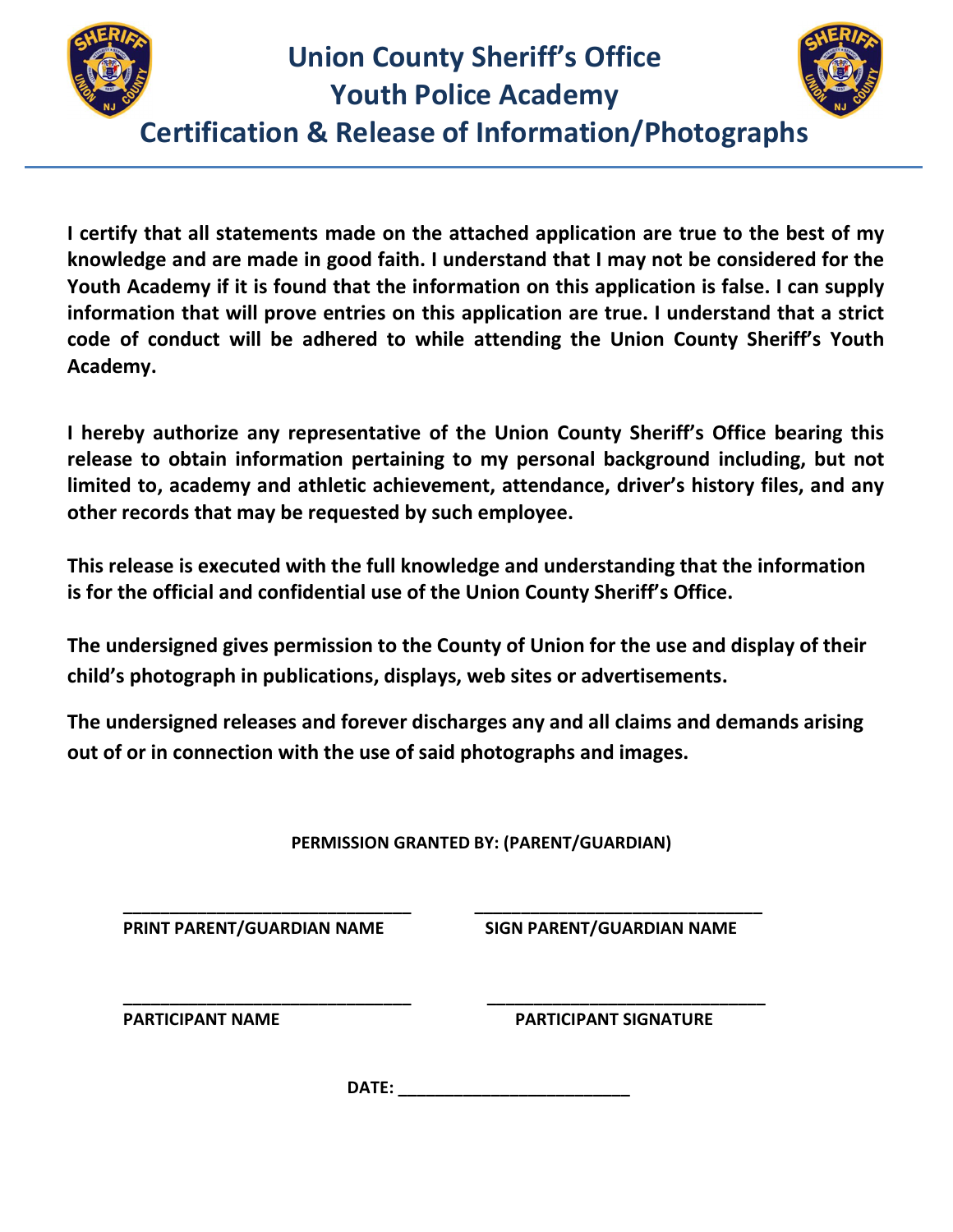



The undersigned, parent/guardian, hereby gives permission and authorization for their son/daughter to participate in all scheduled activities including but not limited to physical training exercises such as running, strength training, blocks and defenses, weapon retention and takedown and handcuffing techniques. I also consent to the administration of emergency first aid if necessary in the opinion of a certified EMT.

The undersigned hereby releases, holds harmless, indemnifies, discharges and agrees to defend the county of union, its employees, agents, assigns, and contractors, including the union county prosecutor's office, the office of the union county sheriff and the employees, agents, assigns, and contractors thereof, from any and all damages, claims, losses, expenses, attorney fees, causes of action, judgements, lawsuits, proceedings and/or liabilities occurring by reason of any injury to any person or property as a result of participating in this program and in any capacity or function as a youth academy participant.

The undersigned further agrees to obey directives of the sheriff's youth academy instructors, sheriff's officers or their designees while accompanying said officer. Additionally, participation in the program can be rescinded at any time during the course of the academy without cause and is in the sole and absolute discretion of the sheriff's instructors.

I hereby attest to having read this document and acknowledge the understanding thereof.

| PERMISSION GRANTED BY: (PARENT/GUARDIAN) |                                  |  |  |  |  |  |
|------------------------------------------|----------------------------------|--|--|--|--|--|
| PRINT PARENT/GUARDIAN NAME               | <b>SIGN PARENT/GUARDIAN NAME</b> |  |  |  |  |  |
| <b>PARTICIPANT NAME</b>                  | <b>PARTICIPANT SIGNATURE</b>     |  |  |  |  |  |
| DATE:                                    |                                  |  |  |  |  |  |